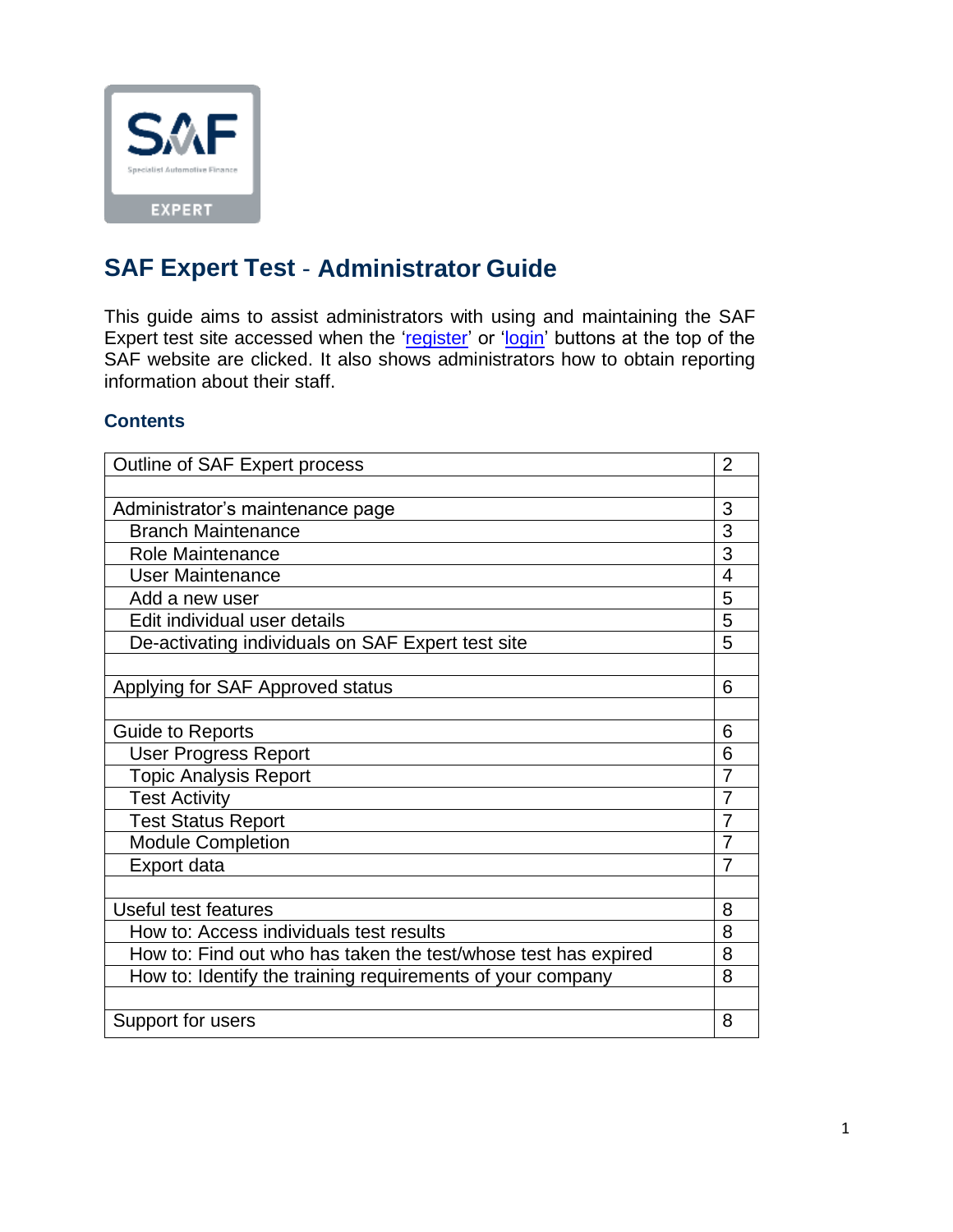# **SAF Expert process**



**\*All customer facing staff involved in the sale of motor finance are required to take and pass the SAF Expert test for their firm to become SAF Approved.**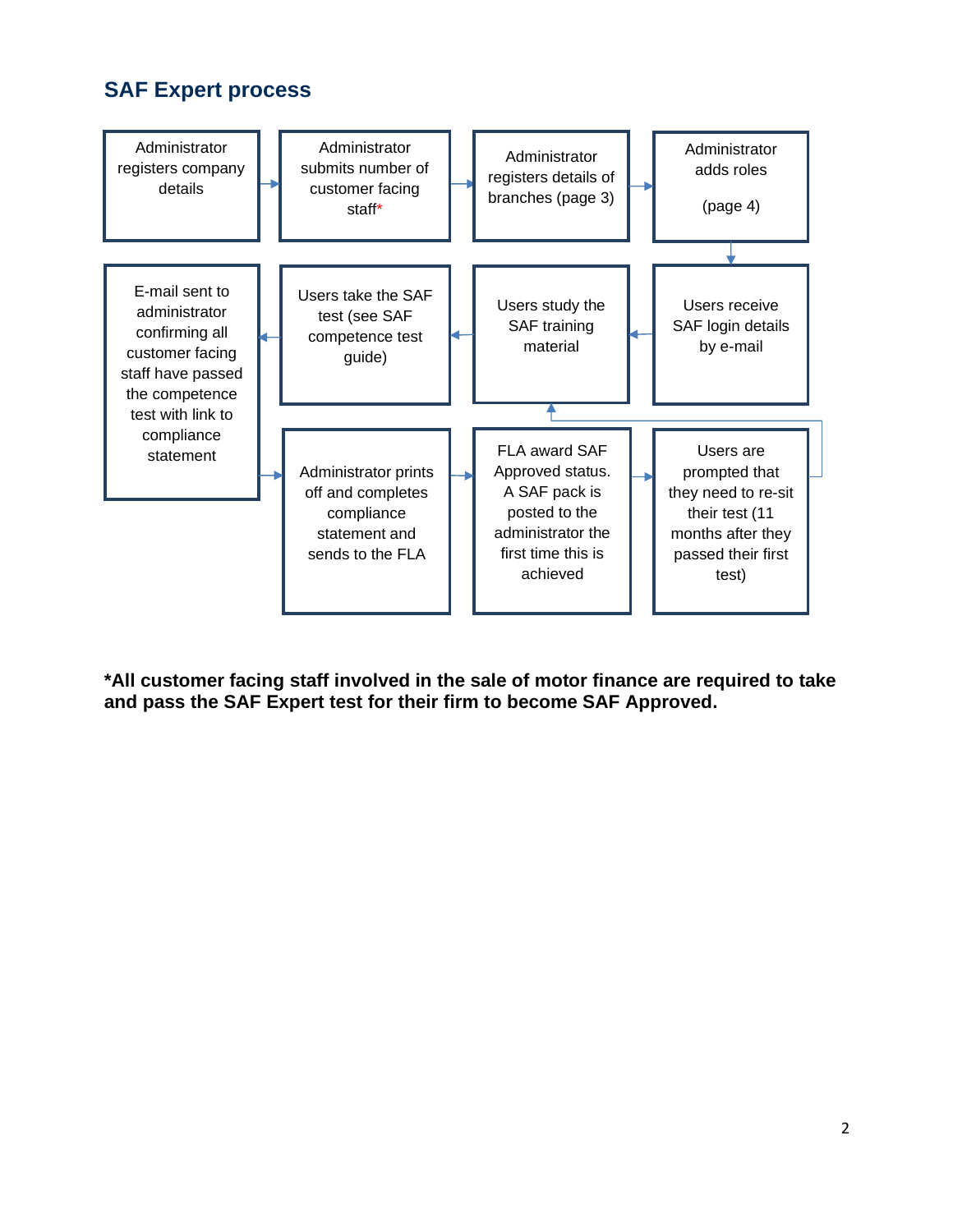# **Administrator's maintenance page**

As a Master Administrator you are responsible for:

- 1. Setting up accounts and accessing all SAF Expert reports for your company.
- 2. Maintaining details of individual users to ensure tests are retaken annually and staff details are up to date.
- 3. Responding to any technical difficulties raised by staff.
- 4. Application and renewal of SAF Approved status.

Amendments to accounts may only be made by the Master Administrator or an allocated sub-administrator for the group.

### **Branch Maintenance**

Use the Branch function to set up departments or locations for your company, e.g. Head office or London office. There is a default "Head Office" branch already set up. If your firm only has one branch, you do not need to add any new branches.

To add branches:

- 1. Click on Administration
- 2. Click on Branch Maintenance
- 3. Click on add new branch and enter details

You will need to give each branch a code. If you do not have codes for existing branches within your company you can either number branches or enter a shortened code, for example, Head Office could be HQ.

You can also edit the names of existing branches whilst in the branch maintenance page.

#### **Role Maintenance**

Use the role maintenance function to set up job roles for your staff, e.g. Sales Executive or Business Manager.

Some roles may not be required to take the test (such as training/HR roles) but may still require an account for administration and reporting. Please ensure that the "Modules" box is checked for the roles that DO require the SAF Expert test.

To add roles:

- 1. Click on Administration
- 2. Click on Role Maintenance
- 3. Click on "add a new role" and enter details
- 4. If the role is one that is required to take the test, tick the check box next to "Modules
- Specialist Automotive Finance Expert test"

Please note that by default, the Master Administrator role does not have the SAF Expert test assigned. If the Master Administrator is required to take the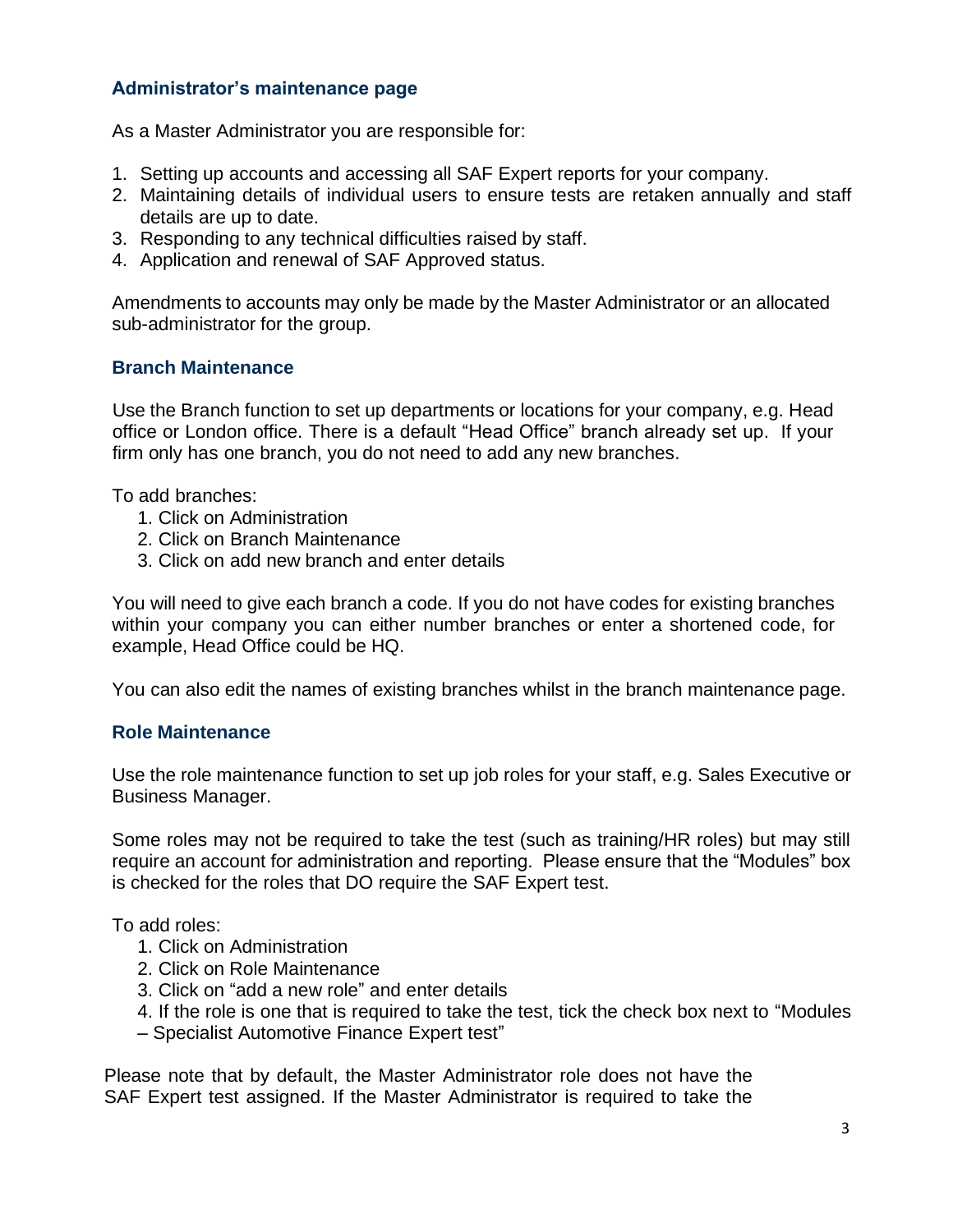test, you will need to edit this role and assign the test.

# **User Maintenance**

# **1. Administrator:**

Branch administrators can:

- register/de-activate user accounts
- unlock failed assessments
- update email addresses and reset passwords only for the branch assigned to them

Organisation administrators can:

- register/de-activate user accounts
- unlock failed assessments
- update email addresses, reset passwords, create and amend roles, branches and users assessment details for all users in company

### Master Administrators

Each company has **only one Master Administrator**. To change the Master Administrator, please ensure the new Master Administrator has been set up with 'Organisation Administration' and 'Organisation Monitor' status and email [info@proficiencysolutions.co.uk](mailto:info@proficiencysolutions.co.uk) to advise they should be set as the Master Administrator.

# **2. Monitor**:

Branch and organisation monitors can view the reports and test records for either the Organisation or Branch depending on level of access granted.

The majority of registered users will be neither an administrator nor a monitor. These individuals will not be able to access company records, but will log in simply to take the test.

The status of the user can be assigned when **adding new users**, see section below.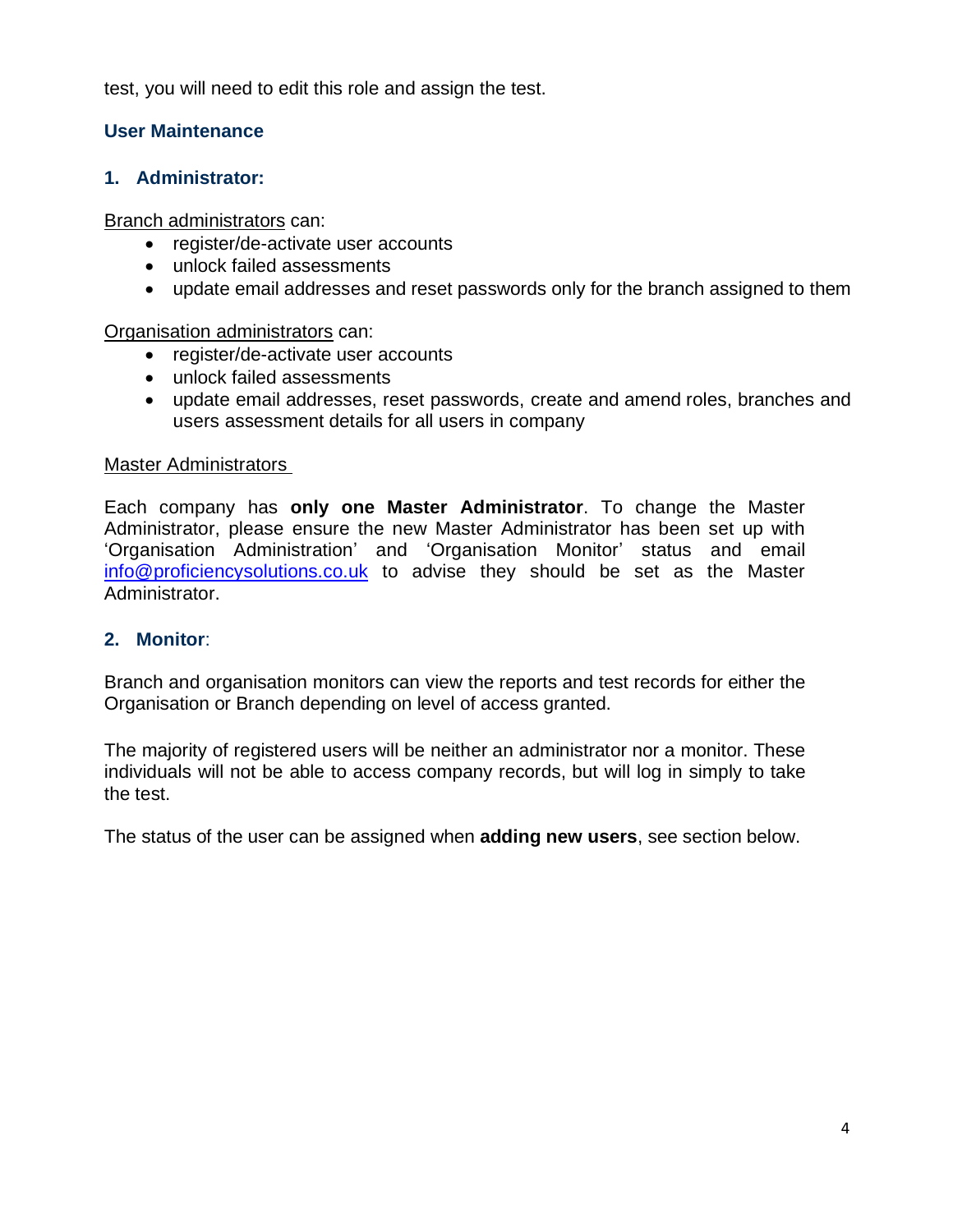### **Add a new user:**

- 1. Click on Administration
- 2. Click on User Maintenance
- 3. Click on "add new user"
- 4. Enter the individual's details remember to include an email address if possible. You can also choose to make this person an administrator and/or monitor at the stage if you wish
- 5. Press Submit

If the user does not have an email address, please make sure you provide these to them securely. If you have entered an email address for the individual, their log in details will be emailed to them.

### **Edit individual user details:**

- 1. Click on Administration
- 2. Click on User Maintenance
- 3. Search for the individual you wish to amend via the "Last name" filter
- 4. Click on "edit" by the individual that you wish to amend. You will then be able to change details

Please email Proficiency Solutions at [info@proficiencysolutions.co.uk](mailto:info@proficiencysolutions.co.uk) to request amendments to user's names.

### **Deactivating individuals on SAF Expert test site:**

- 1. Click on Administration
- 2. Click on User Maintenance
- 3. Search for the individual that you require via the "Last name" filter
- 4. Click on edit next to their name
- 5. On their profile untick "Active?"

Please email Proficiency Solutions at [info@proficiencysolutions.co.uk](mailto:info@proficiencysolutions.co.uk) to request reactivation of user accounts.

Individuals who have been deactivated will not show on any reports unless the report is filtered to "Any" or "Not Active".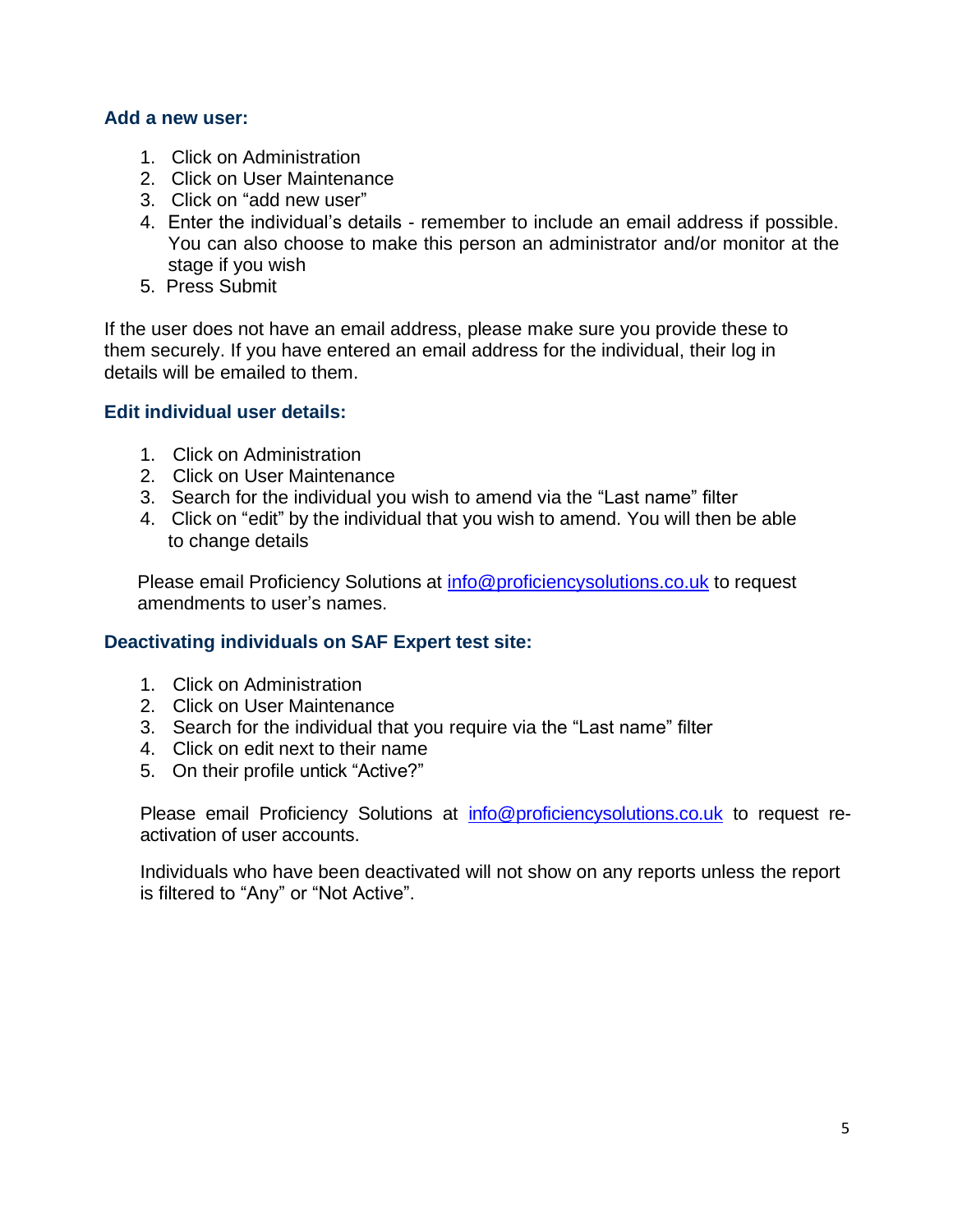# **Applying for SAF Approved status**

On the welcome screen, you will be asked to enter the number of customer facing staff in your organisation that are required to take the test (eligible staff).

Please note, if the number of eligible staff changes throughout the year, please contact the SAF team at [saf@fla.org.uk](mailto:saf@fla.org.uk) or Proficiency solutions at [info@proficiencysolutions.co.uk](mailto:info@proficiencysolutions.co.uk) to amend this. Once the number of test passes achieved reaches the eligible staff figure the administrator receives an e-mail detailing how to apply for SAF Approved status.

To ensure the firm becomes SAF Approved the administrator should:

- 1. Print off the relevant compliance statement linked to in the e-mail
- 2. Complete the compliance statement and ensure it is signed by the relevant authority
- 3. Either scan and e-mail, post or fax to the details provided on the statement
- 4. If necessary, indicate when sending the compliance statement if the "Eligible staff" figure the administrator initially reported on the home page is still correct. "Eligible staff" refers to the number of customer facing staff involved in the sale of motor finance that are required to take the SAF Expert test
- 5. Assuming all the details provided are correct and correspond to what is showing on SAF the FLA will then award SAF Approved status. First time SAF Approved firms will receive a SAF pack with plaque, hand written certificate, stickers and a SAF Expert badges. The Master Administrator can also download and print an electronic version of their SAF Approved certificate from the home page of their SAF account
- 6. When awarded SAF Approved status the dealers details will be added to the FLA's [Financing Your Car](http://www.financingyourcar.org.uk/car-finance/) dealer directory allowing consumers to find their nearest SAF Approved dealers

# **Guide to Reports**

Reports can only be accessed by users who have been set up with "Monitor" privileges.

A "Branch monitor" can only view the reports for staff within their own branch and an "Organisation Monitor" can view the reports for all staff registered on the account.

The system provides the following reports:

### **Progress Report**

This shows you an individual employee's progress. You can use this report to see which of your employees have passed and those that have failed the test. You can also see whose test has expired and is due to be retaken.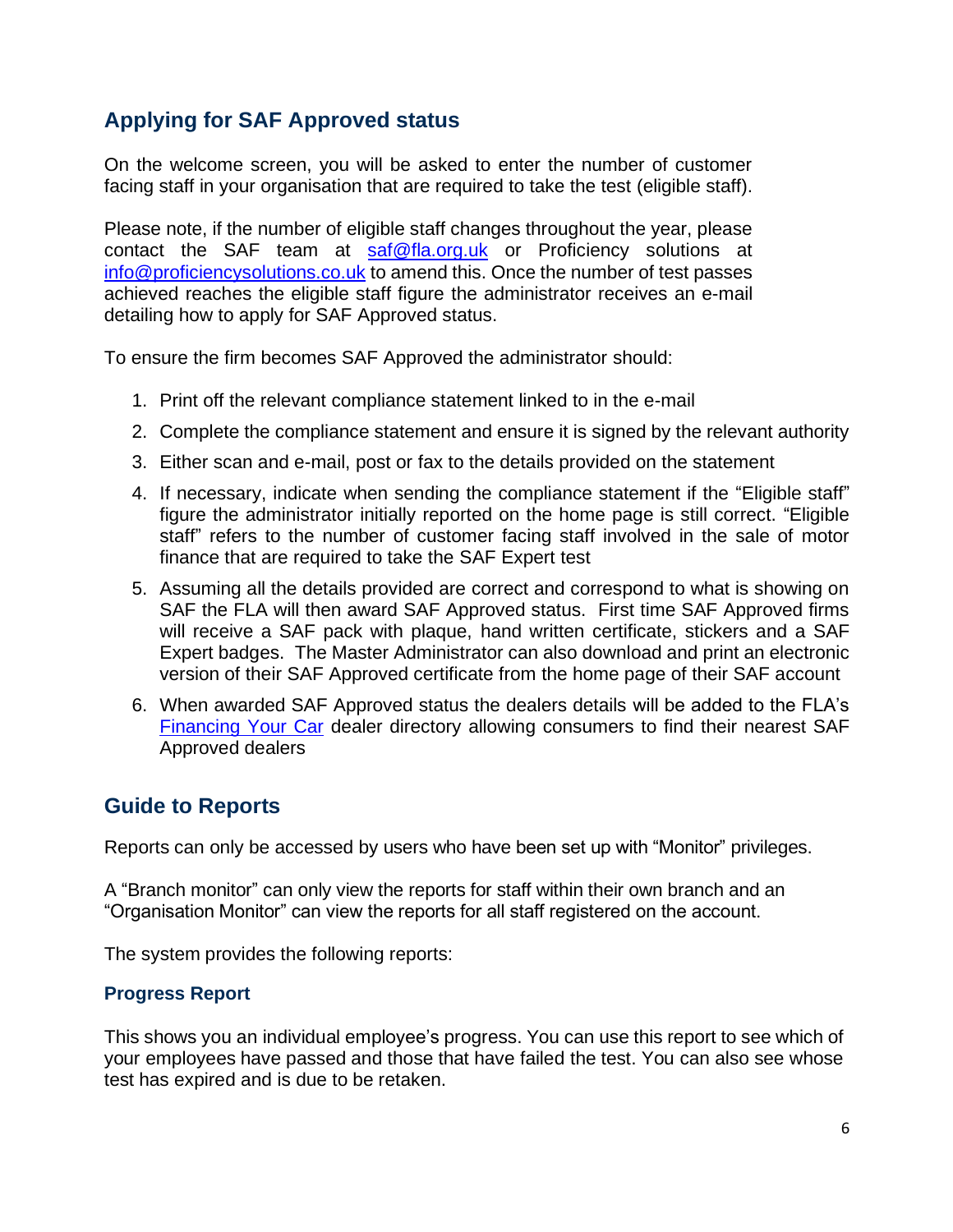Click on the individuals details tab to find out how many tests the individual has taken. Click on "Details" to see the exact score achieved for each module of the test taken.

# **Topic Analysis Report**

This report allows you to see how well each topic within the test has been tackled by the company as a whole. This helps you to identify how your training programme is working and which sections, if any, need more focus.

### **Test Activity**

This report shows you the last 50 tests taken and their outcome. Click on the individuals "Details" tab to see full coaching report, this shows you the individuals score and a topic analysis report detailing how they scored in each topic allowing you to develop a personalised training plan.

# **Test Status Report**

This report will show you staff who have either not yet taken/passed the SAF Expert test, along with those whose test has expired or is due to expire within the next 30 days. Click on the individuals name for to view their full test history.

### **Module Completion**

This report is downloaded onto an Excel spreadsheet and details all of your staff with their current test status and date of activity. You can filter to show a particular branch or to view "active", "inactive" or "any" users.

### **Export data**

Allows you to export your data to an Excel spreadsheet.